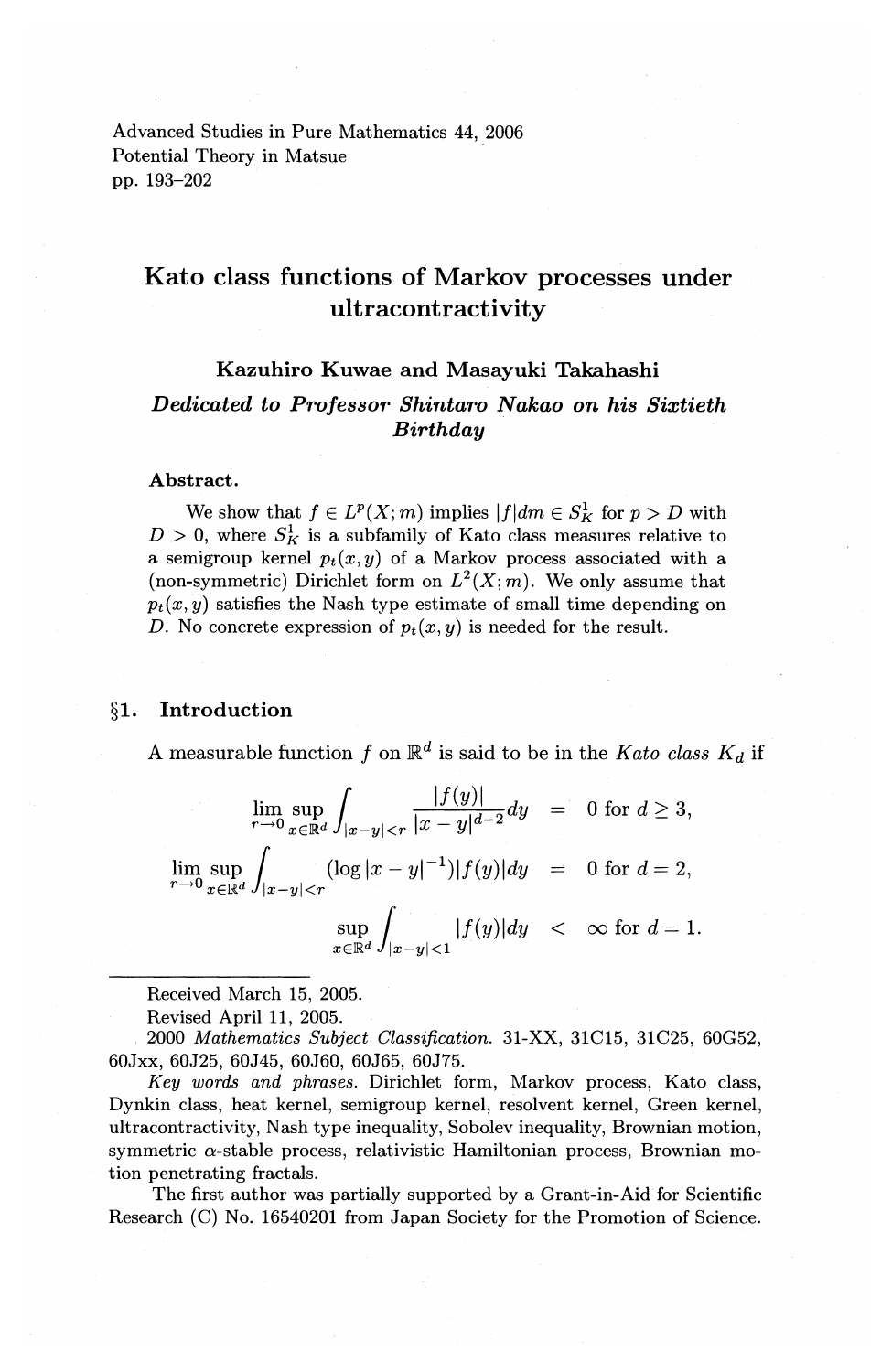Let  $\mathbf{M}^w = (\Omega, B_t, P_x)_{x \in \mathbb{R}^d}$  be a *d*-dimensional Brownian motion on  $\mathbb{R}^d$ . The following theorem is shown in Aizenman and Simon [1]:

**Theorem 1.1** (Theorem 1.3(ii) in [1]).  $f \in K_d$  *if and only if* 

$$
\sup_{x \in \mathbb{R}^d} E_x \left[ \int_0^t |f(B_s)| ds \right] = \sup_{x \in \mathbb{R}^d} \int_{\mathbb{R}^d} \left( \int_0^t p_s(x, y) ds \right) |f(y)| dy \xrightarrow{t \to 0} 0,
$$

*where*  $p_t(x, y) := \frac{1}{(2\pi t)^{d/2}} \exp\left[-\frac{|x-y|^2}{2t}\right]$  *is the heat kernel of*  $\mathbf{M}^w$ .

Zhao [13] extends this in more general setting including a subclass of Levy processes, but his result does not assure the low dimensional case even if the process is  $M^w$ . The following is also shown in [1]:

**Theorem 1.2** (cf. Theorem 1.4(iii) in [1]).  $L^p(\mathbb{R}^d) \subset K_d$  holds if  $p > d/2$  *with*  $d > 2$ , *or*  $p > 1$  *with*  $d = 1$ .

Note that there is an  $f \in L^{d/2}(\mathbb{R}^d) \setminus K_d$  for  $d \geq 2$ . Indeed, taking  $g \in C_0([0, 2/e[ \to [0, \infty])$  with  $g(r) := 1/(r^2 \log r^{-1})$  if  $d \geq 3$ , :=  $1/(r^2(\log r^{-1})^{1+\epsilon}), \epsilon \in ]0,1[$  if  $d = 2$  for  $r \in [0,1/e], f(x) := g(|x|)$ does the job through the proof of Proposition 4.10 in [1]. Here (4.10) in [1] should be changed to  $\int_0^{1/e} r(\log r^{-1}) |V(r)| dr < \infty$  if  $d = 2$ .

In the framework of strongly local regular Dirichlet forms with the notions of volume doubling and weak Poincaré inequality, Biroli and Mosco [3] gave a similar result with Theorem 1.2 (see Proposition 3.7 in [3]). Their definition of Kato class depends on the volume growth of balls. The purpose of this note is to show that Theorem 1.2 holds true in more general context replacing  $K_d$  with  $S_K^1$  the family of Kato class smooth measures in the strict sense in terms of semigroup kernel of Markov processes associated with (non-symmetric) Dirichlet forms (see Theorem 2.1 below).

Finally we will announce the content of [10]. In [10], we extend Theorem 1.1, that is, under some conditions, we establish  $K_{d,\beta} = S_K^1$  in the framework of symmetric Markov processes which admits a semigroup kernel possessing upper and lower estimates, which includes the low dimensional case. Here  $K_{d,\beta}$  is the family of Kato class measures in terms of a Green kernel depending on  $d, \beta > 0$ . In particular, Theorem 2.1 below can be strengthened by replacing  $L^p(X; m)$  with  $L^p_{unif}(X; m)$ .

## §2. Result

Let *X* be a locally compact separable metric space and *m* a positive Radon measure with full support. Let  $X_{\Delta}:= X\cup {\{\Delta\}}$  be a one point compactification of  $X$ . We consider and fix a (non-symmetric)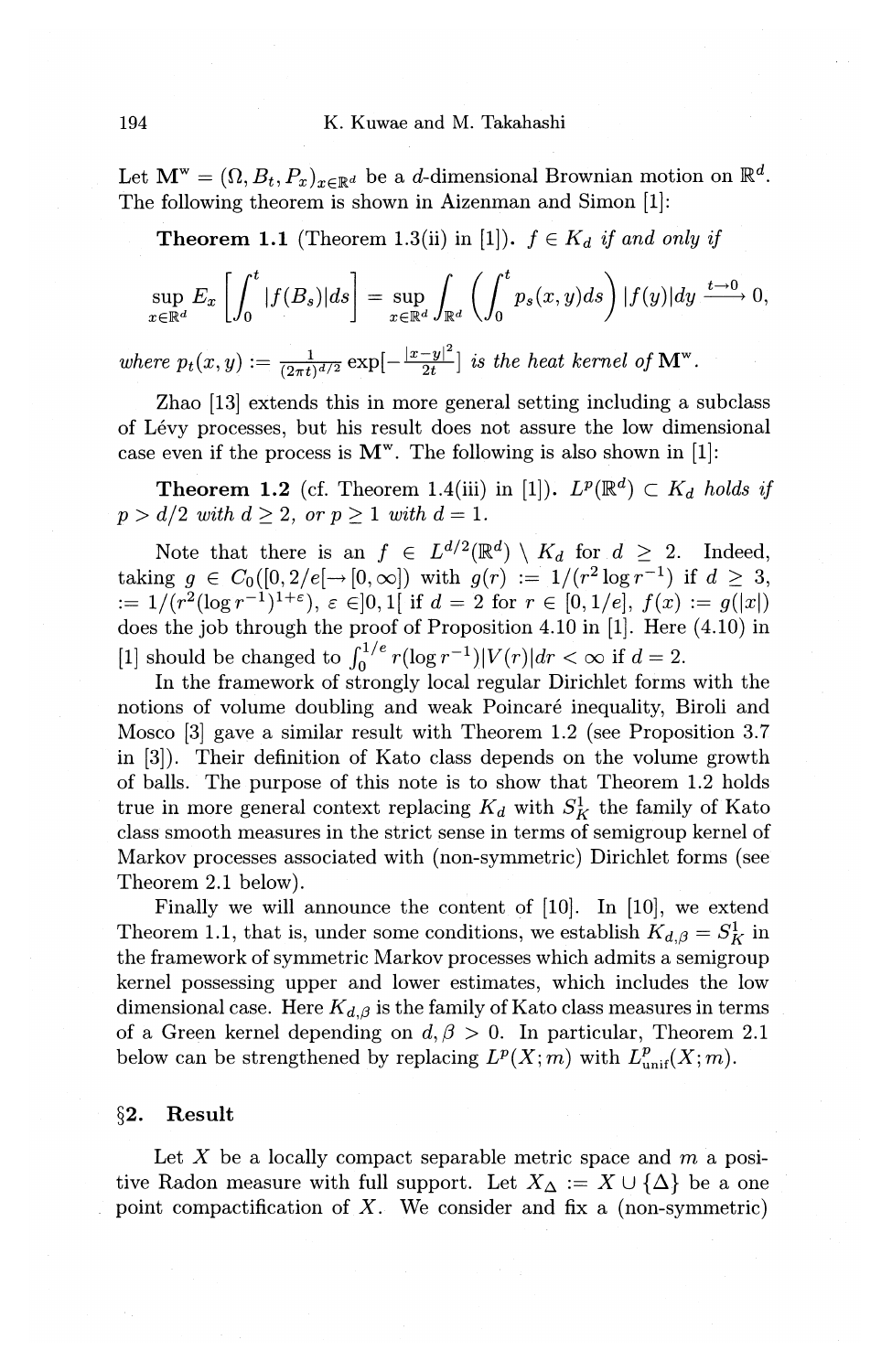regular Dirichlet form  $(\mathcal{E}, \mathcal{F})$  on  $L^2(X; m)$ . Then there exists a pair of Hunt processes  $(M, \widehat{M}), M = (\Omega, X_t, \zeta, P_x), \widehat{M} = (\hat{\Omega}, \hat{X}_t, \hat{\zeta}, \hat{P}_x)$  such that for each Borel  $u \in L^2(X;m)$ ,  $T_tu(x) = E_x[u(X_t)]$  *m*-a.e.  $x \in X$ and  $\hat{T}_t u(x) = \hat{E}_x[u(\hat{X}_t)]$  *m*-a.e.  $x \in X$  for all  $t > 0$ , where  $(T_t)_{t>0}$ (resp.  $(\hat{T}_t)_{t>0}$ ) is the semigroup associated with  $(\mathcal{E}, \mathcal{F})$  (resp.  $(\hat{\mathcal{E}}, \mathcal{F})$ ), where  $\hat{\mathcal{E}}(u, v) := \mathcal{E}(v, u)$  for  $u, v \in \mathcal{F}$  is the dual form of  $(\mathcal{E}, \mathcal{F})$ . Here  $\zeta := \inf\{t \geq 0 \mid X_t = \Delta\}$  (resp.  $\hat{\zeta} := \inf\{t \geq 0 \mid \hat{X}_t = \Delta\}$ ) denotes the life time of M (resp.  $\widehat{M}$ ). Further, we assume that there exists a kernel  $p_t(x, y)$  defined for all  $(t, x, y) \in ]0, \infty[ \times X \times X]$  such that  $E_x[u(X_t)] = P_tu(x) := \int_X p_t(x, y)u(y)m(dy)$  and  $\hat{E}_x[u(\hat{X}_t)] = \hat{P}u(x) :=$  $\int_X \hat{p}_t(x, y)u(y)m(dy)$  for any  $x \in X$ , bounded Borel function *u* and  $t > 0$ , where  $\hat{p}_t(x, y) := p_t(y, x)$ .  $p_t(x, y)$  is said to be a *semigroup kernel,* or sometimes called a *heat kernel* of **M** on the analogy of heat kernel of diffusions. Then  $P_t$  and  $\hat{P}_t$  can be extended to contractive semigroups on  $L^p(X; m)$  for  $p \geq 1$ . The following are well-known:

(a) 
$$
p_{t+s}(x, y) = \int_X p_s(x, z)p_t(z, y)m(dz), \quad \forall x, y \in X, \forall t, s > 0.
$$
  
\n(b)  $p_t(x, dy) = p_t(x, y)m(dy), \quad \forall x \in X, \forall t > 0.$   
\n(c)  $\int_X p_t(x, y)m(dy) \le 1, \quad \forall x \in X, \forall t > 0.$ 

The same properties also hold for  $\hat{p}_t(x, y)$ .

**Definition 2.1** (Kato class  $S_K^0$ , Dynkin class  $S_D^0$ ). For a positive Borel measure  $\mu$  on *X*,  $\mu$  is said to be in *Kato class relative to the semigroup kernel*  $p_t(x, y)$  (write  $\mu \in S_K^0$ ) if

(2.1) 
$$
\lim_{t \to 0} \sup_{x \in X} \int_X \Biggl( \int_0^t p_s(x, y) ds \Biggr) \mu(dy) = 0
$$

and  $\mu$  is said to be in *Dynkin class relative to the semigroup kernel*  $p_t(x, y)$  (write  $\mu \in S_D^0$ ) if

(2.2) 
$$
\sup_{x \in X} \int_X \Biggl(\int_0^t p_s(x,y) ds\Biggr) \mu(dy) < \infty \text{ for } \exists t > 0.
$$

Clearly,  $S_K^0 \subset S_D^0$ . The notions  $\hat{S}_K^0$  and  $\hat{S}_D^0$  are similarly defined by replacing  $p_t(x, y)$  with  $\hat{p}_t(x, y)$ .

**Definition 2.2** (Measures of finite energy integrals:  $S_0$ ,  $S_{00}$ , cf. [6]). A Borel measure  $\mu$  on X is said to be *of finite energy integral* with respect to  $(\mathcal{E}, \mathcal{F})$  (write  $\mu \in S_0$ ) if there exists  $C > 0$  such that

$$
\int_X |v| d\mu \leq C \sqrt{\mathcal{E}_1(v,v)}, \quad \forall v \in \mathcal{F} \cap C_0(X).
$$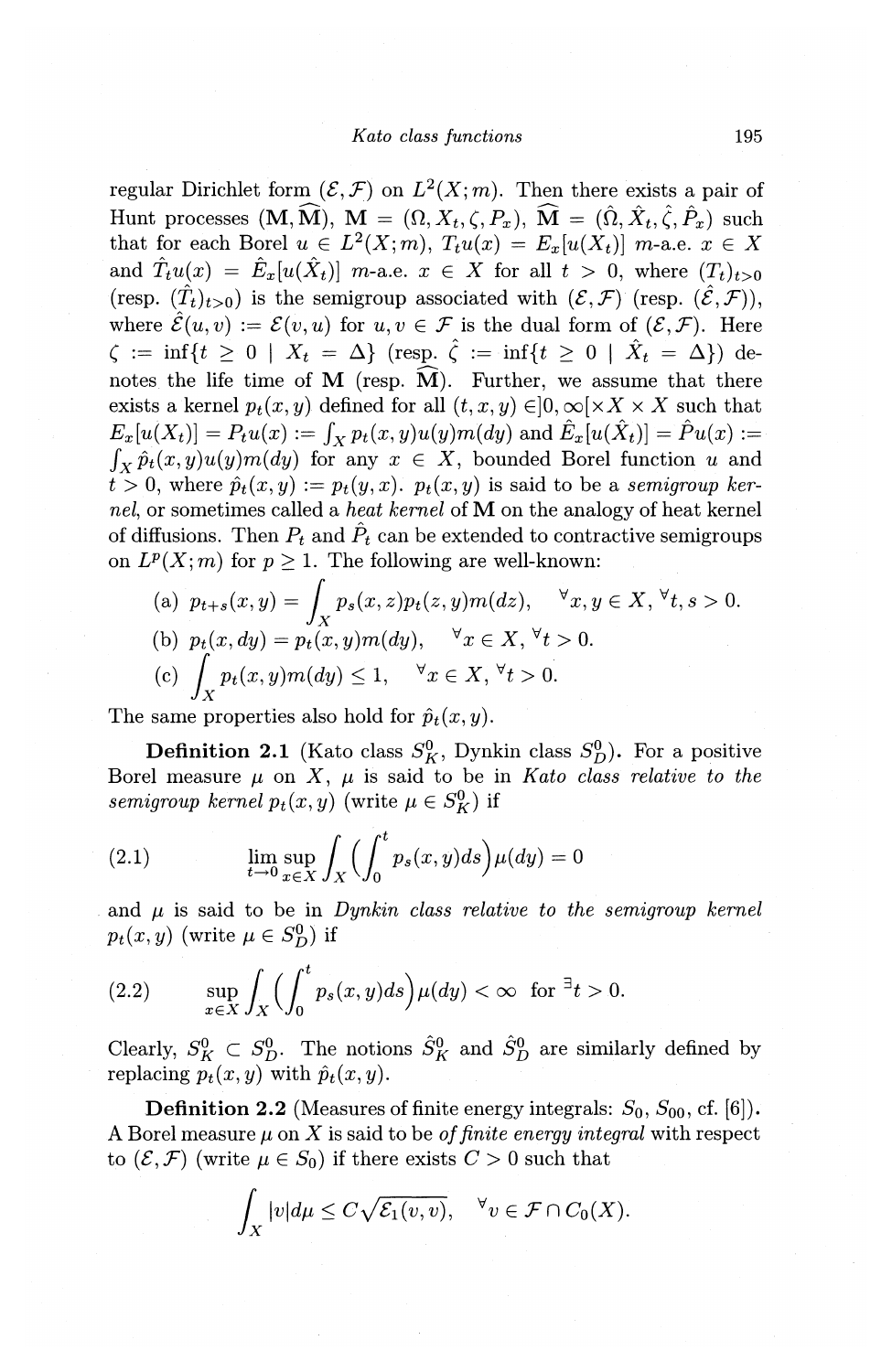196 K. Kuwae and M. Takahashi

In that case, for every  $\alpha > 0$ , there exist  $U_{\alpha}\mu, \hat{U}_{\alpha}\mu \in \mathcal{F}$  such that

$$
\mathcal{E}_{\alpha}(U_{\alpha}\mu,v)=\mathcal{E}_{\alpha}(v,\hat{U}_{\alpha}\mu)=\int_X v(x)\mu(dx),\quad \forall v\in\mathcal{F}\cap C_0(X).
$$

Moreover we write  $\mu \in S_{00}$  (resp.  $\mu \in \hat{S}_{00}$ ) if  $\mu(X) < \infty$  and  $U_{\alpha}\mu \in$  $\mathcal{F} \cap L^{\infty}(X;m)$  (resp.  $\hat{U}_{\alpha}\mu \in \mathcal{F} \cap L^{\infty}(X;m)$ ) for some/all  $\alpha > 0$ .

**Definition 2.3** (Smooth measures in the strict sense:  $S_1$ , cf. [6]). A Borel measure  $\mu$  on  $X$  is said to be a *smooth measure in the strict sense* with respect to  $(\mathcal{E}, \mathcal{F})$  (write  $\mu \in S_1$ ) if there exists an increasing  $\text{sequence } \{E_n\} \text{ of Borel sets such that } X= \bigcup_{n=1}^{\infty} E_n, \, ^\forall n \in \mathbb{N}, \, I_{E_n} \mu \in S_{00}$ and  $P_x(\lim_{n\to\infty}\sigma_{X\setminus E_n}\geq \zeta) = 1, \forall x\in X$ . Here  $\zeta$  is the life time of M. The family of *smooth measure in the strict sense* with respect to  $(\hat{\mathcal{E}}, \mathcal{F})$ (write  $S_1$ ) can be similarly defined.

**Definition 2.4.** We define  $S_K^1 := S_K^0 \cap S_1$ ,  $S_D^1 := S_D^0 \cap S_1$ ,  $\hat{S}_K^1 :=$  $\hat{S}_K^0 \cap \hat{S}_1$  and  $\hat{S}_D^1 := \hat{S}_D^0 \cap \hat{S}_1$ .

We fix  $D > 0$  and assume the Nash type estimate: for each  $t_0 > 0$ we have

$$
(2.3) \quad {}^{\exists}C_{D,t_0} > 0 \text{ s.t. } \sup_{x,y \in X} p_t(x,y) \leq C_{D,t_0} t^{-D}, \quad \forall t \in ]0, t_0[.
$$

*Remark* 2.1. The condition (2.3) implies the following:

- $\text{(a)} \quad {}^{\exists}C_{D,t_0} > 0 \text{ s.t. } ||P_t||_{1\to\infty} \leq C_{D,t_0}t^{-D} \text{ for any } t \in ]0,t_0[.$
- (b) For each  $p \ge 1$ ,  ${}^{\exists}C_{D,p,t_0} > 0$  s.t.  $||P_t||_{p \to \infty} \le C_{D,p,t_0} t^{-D/p}$  for any  $t \in ]0, t_0[$ .

If  $(\mathcal{E}, \mathcal{F})$  is a symmetric Dirichlet form,  $(2.3)$  is equivalent to one (hence all) of (a),(b). If further  $D > 1$ , (2.3) is also equivalent to the Sobolev inequality (see [5]): there exists  $C_D^* > 0$  and  $\gamma > 0$  such that

(c) 
$$
||u||_{\frac{2D}{D}} \leq C_D^* \mathcal{E}_{\gamma}(u, u)
$$
 for all  $u \in \mathcal{F}$ .

Next theorem extends Theorem 1.2 and the lower estimate of  $p$  in this theorem is best possible as remarked after Theorem 1.2.

**Theorem 2.1.** *Suppose* (2.3) and  $p > D$  with  $D \in [1, \infty)$  or  $p \ge 1$ *with*  $D \in ]0,1[$ . *Then*  $f \in L^p(X;m)$  *implies*  $|f|dm \in S_K^1 \cap \hat{S}_K^1$ .

## **§3. Proof of Theorem 2.1**

We set  $r_{\alpha}(x,y) := \int_{0}^{\infty} e^{-\alpha t} p_t(x,y) dt$ . First we show the following: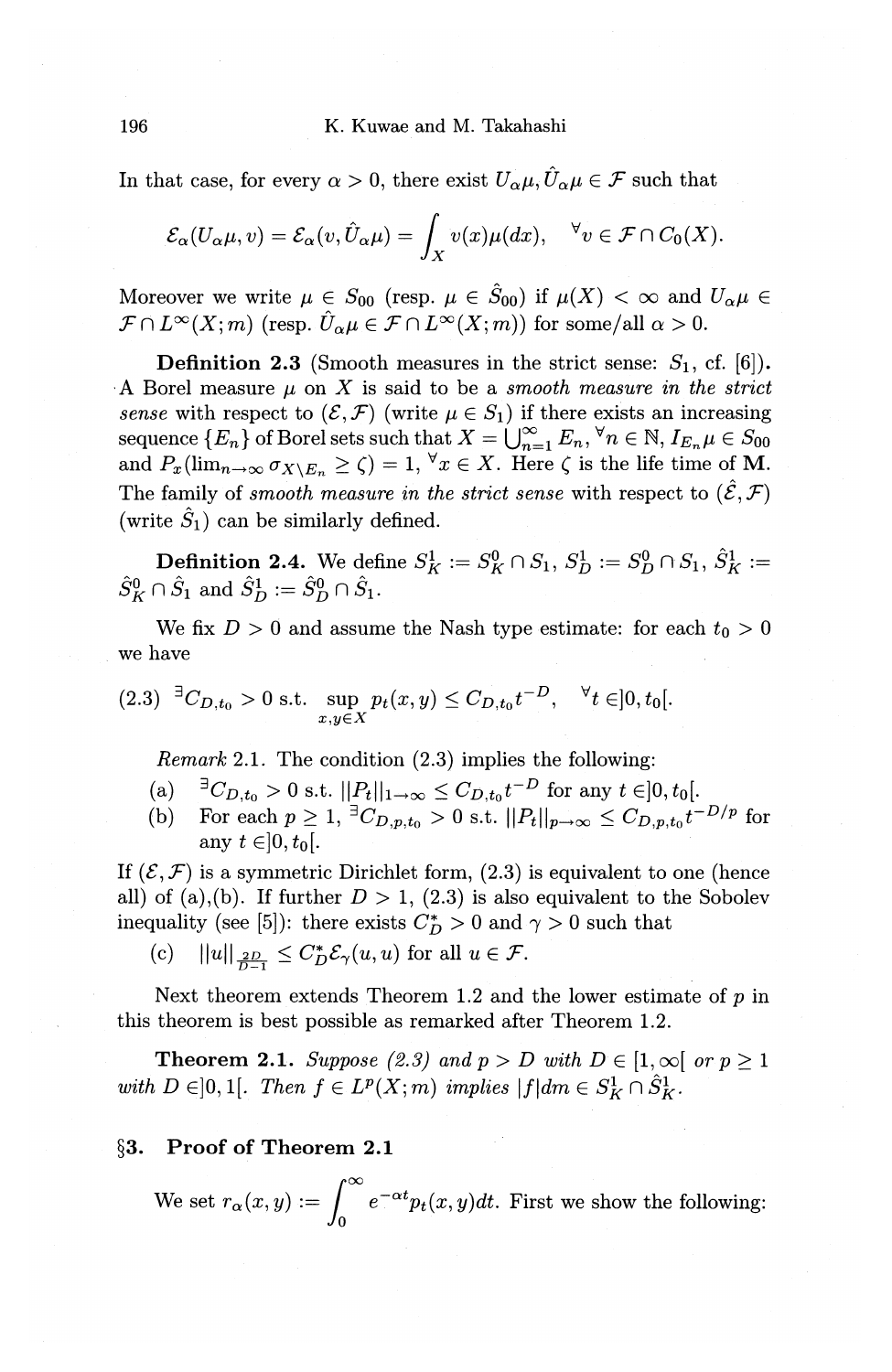**Lemma 3.1.**  $\mu \in S_K^0$  is equivalent to

(3.1) 
$$
\lim_{\alpha \to \infty} \sup_{x \in X} \int_X r_\alpha(x, y) \mu(dy) = 0
$$

*and*  $\mu \in S_D^0$  *is equivalent to* 

(3.2) 
$$
\sup_{x \in X} \int_X r_\alpha(x, y) \mu(dy) < \infty, \quad \exists \alpha > 0.
$$

*Proof.* We first show  $(2.1) \Rightarrow (3.1)$ . Take  $\alpha_0 > 0$  with  $\alpha \ge \alpha_0$ ,

$$
\int_X r_\alpha(x, y)\mu(dy)
$$
  
= 
$$
\int_X \int_0^t e^{-\alpha s} p_s(x, y) ds \mu(dy) + \int_X \int_t^\infty e^{-\alpha s} p_s(x, y) ds \mu(dy)
$$
  

$$
\leq \int_X \int_0^t p_s(x, y) ds \mu(dy) + e^{-(\alpha - \alpha_0)t} \int_X \int_t^\infty e^{-\alpha_0 s} p_s(x, y) ds \mu(dy).
$$

Here

$$
\int_X \int_t^\infty e^{-\alpha_0 s} p_s(x, y) ds \mu(dy) = \int_X \sum_{k=1}^\infty \int_{kt}^{(k+1)t} e^{-\alpha_0 s} p_s(x, y) ds \mu(dy)
$$

$$
= \sum_{k=1}^\infty \int_X \int_0^t e^{-\alpha_0(u+kt)} p_{u+kt}(x, y) du \mu(dy).
$$

Since  $p_{u+kt}(x, y) = \int_Y p_{kt}(x, z)p_u(z, y)m(dz),$ 

$$
\int_{X} \int_{t}^{\infty} e^{-\alpha_0 s} p_s(x, y) ds \mu(dy)
$$
\n
$$
= \sum_{k=1}^{\infty} e^{-\alpha_0 kt} \int_{X} p_{kt}(x, z) \int_{X} \int_{0}^{t} e^{-\alpha_0 u} p_u(z, y) du \mu(dy) m(dz)
$$
\n
$$
\leq \sum_{k=1}^{\infty} e^{-\alpha_0 kt} \int_{X} p_{kt}(x, z) \int_{X} \int_{0}^{t} p_u(z, y) du \mu(dy) m(dz).
$$

From (2.1),  $N_t := \sup_{z \in X} \int_X \int_0^t p_u(z, y) du \mu(dy) < \infty$ . Then

(3.3) 
$$
\sup_{x \in X} \int_X r_\alpha(x, y) \mu(dy)
$$

$$
\leq \sup_{x \in X} \int_X \int_0^t p_s(x, y) ds \mu(dy) + \frac{e^{-\alpha t}}{1 - e^{-\alpha_0 t}} N_t.
$$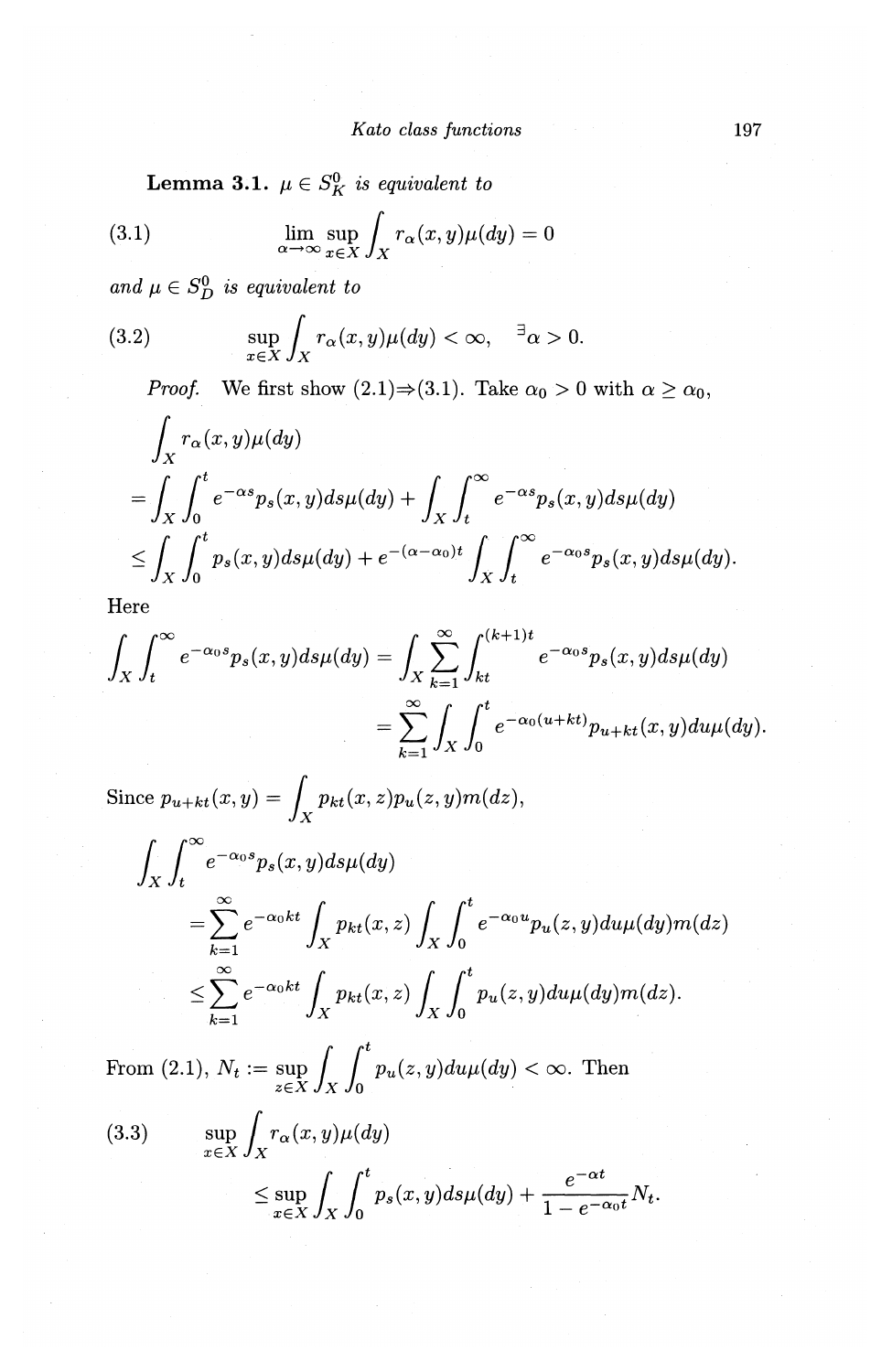Therefore

$$
\lim_{\alpha \to \infty} \sup_{x \in X} \int_X r_\alpha(x, y) \mu(dy) \le \sup_{x \in X} \int_X \int_0^t p_s(x, y) ds \mu(dy) \xrightarrow{t \to 0} 0.
$$

Next we show  $(3.1) \Rightarrow (2.1)$ . We have

$$
(3.4) \quad \sup_{x \in X} \int_X \int_0^t p_s(x, y) ds \mu(dy) \leq e^{\alpha t} \sup_{x \in X} \int_X r_\alpha(x, y) \mu(dy).
$$

Therefore

$$
\lim_{t \to 0} \sup_{x \in X} \int_X \int_0^t p_s(x, y) ds \mu(dy) \le \sup_{x \in X} \int_X r_\alpha(x, y) \mu(dy) \xrightarrow{\alpha \to \infty} 0.
$$

The implications  $(3.2) \leftrightarrow (2.2)$  are clear from  $(3.3)$  and  $(3.4)$ .  $\Box$ 

**Lemma 3.2.** *The following are equivalent to each other.* 

(a)  $\mu \in S_D^0$ . (b)  $\sup_{x \in X} \int_X \left( \int_0^b p_s(x,y) ds \right) \mu(dy) < \infty$  for  $\forall t > 0$ .

(c) 
$$
\sup_{x \in X} \int_X r_\alpha(x, y) \mu(dy) < \infty \text{ for } \forall \alpha > 0.
$$

*Proof.* We first show (a)  $\Longrightarrow$  (b). Suppose that (a) holds for some  $t_0 > 0$ . For any  $t > 0$ , we take  $n \in \mathbb{N}$  with  $t \leq nt_0$ . We have

$$
\sup_{x \in X} \int_X \Big( \int_0^t p_s(x, y) ds \Big) \mu(dy)
$$
\n
$$
\leq \sup_{x \in X} \sum_{k=1}^n \int_X p_{kt_0}(x, z) \Big( \int_0^{t_0} \int_X p_s(z, y) \mu(dy) ds \Big) m(dz)
$$
\n
$$
\leq n \sup_{x \in X} \int_0^{t_0} \Big( \int_X p_s(x, y) \mu(dy) \Big) ds < \infty.
$$

(b)  $\Rightarrow$  (c) is clear from (3.3) and (c)  $\Rightarrow$  (a) is clear.

**Proposition 3.1.** *Suppose that*  $\mu \in S_D^0$  *is a positive Radon measure on X.* Then  $\mu \in S_1$ .

*Proof.* It suffices to show that for a positive Radon measure  $\mu \in$  $S_D^0$ ,  $I_K \mu \in S_0$  for any compact set *K*. Indeed, there exists an increasing sequence  ${G_n}$  of relatively compact open set with  $\bigcup_{n=1}^{\infty} G_n = X$ . Then we see  $I_{G_n}\mu \in S_{00}$  for each  $n \in \mathbb{N}$ , which implies  $\mu \in S_1$  by Thoerem 5.1.7(iii) in (6]. Though the framework of Thoerem 5.1.7(iii) in [6] is symmetric, its proof only depends on the quasi-left-continuity of **M** and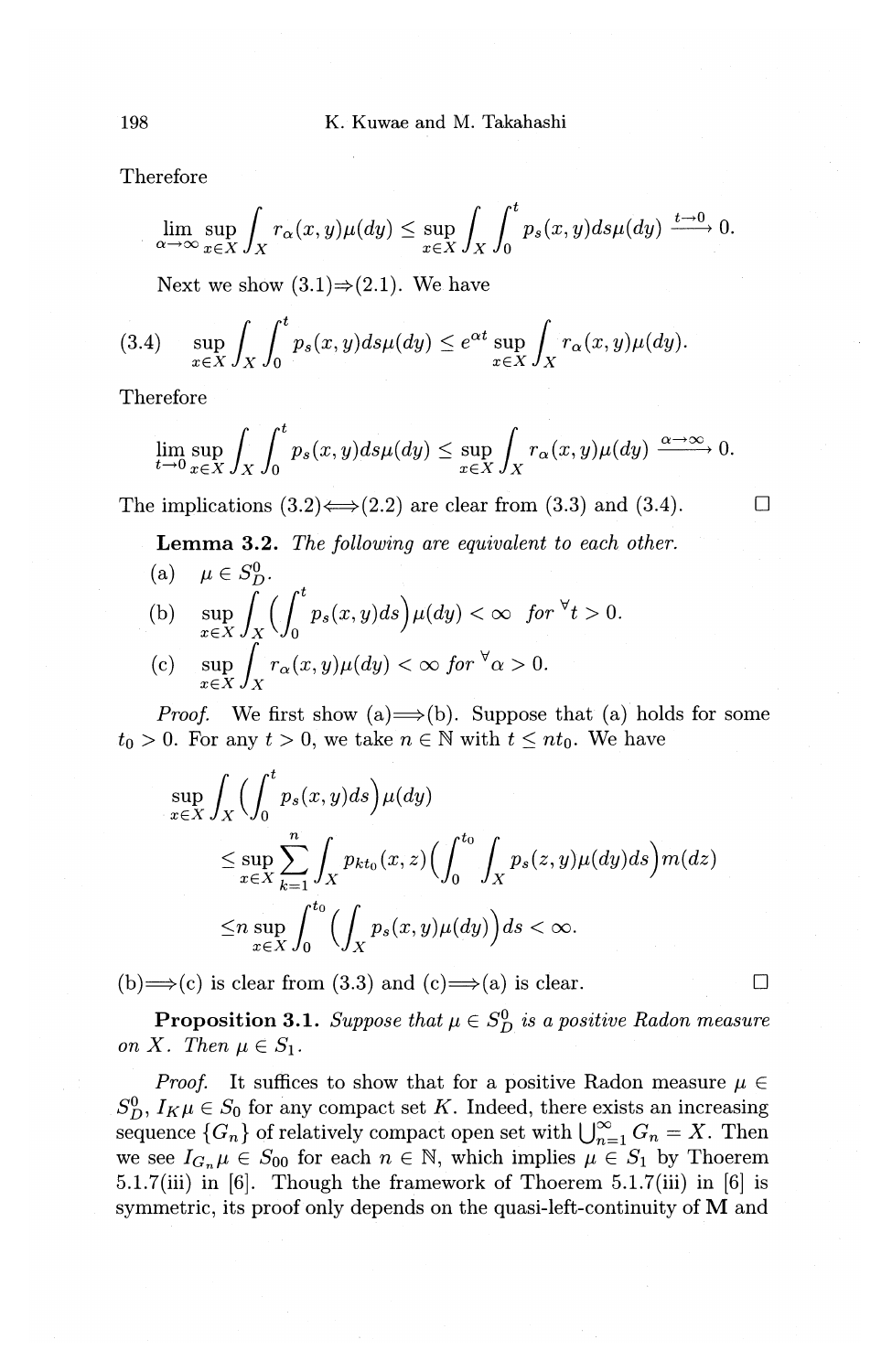remains valid in the present context. We show  $I_K \mu \in S_0$  for a compact set *K*. Fix  $\alpha > 0$  and set  $R_{\alpha}\mu(x) := \int_X r_{\alpha}(x, y) \mu(dy)$ . First we show  $R_{\alpha}(I_K\mu) \in L^2(X;m).$ 

$$
||R_{\alpha}(I_K\mu)||_2^2 \leq ||R_{\alpha}(I_K\mu)||_{\infty} ||R_{\alpha}(I_K\mu)||_1
$$
  
= 
$$
||R_{\alpha}(I_K\mu)||_{\infty} \langle I_K\mu, \hat{R}_{\alpha}1 \rangle
$$
  
= 
$$
\frac{1}{\alpha} ||R_{\alpha}(I_K\mu)||_{\infty} \mu(K) < \infty.
$$

Next we prove  $R_{\alpha}(I_K\mu) \in \mathcal{F}$ . It suffices to show

$$
\sup_{\beta>0}\mathcal{E}_{\alpha}^{(\beta)}(R_{\alpha}(I_K\mu),R_{\alpha}(I_K\mu))<\infty,
$$

where  $\mathcal{E}_{\alpha}^{(\beta)}(u,v) := \beta(u-\beta R_{\beta+\alpha}u,v)_m$  for  $u,v \in L^2(X;m)$ . Then

$$
\sup_{\beta>0} \mathcal{E}_{\alpha}^{(\beta)}(R_{\alpha}(I_K\mu), R_{\alpha}(I_K\mu)) = \sup_{\beta>0} \beta(R_{\beta+\alpha}(I_K\mu), R_{\alpha}(I_K\mu))_m
$$
  

$$
= \|R_{\alpha}(I_K\mu)\|_{\infty} \sup_{\beta>0} \beta\langle I_K\mu, \hat{R}_{\beta+\alpha}1\rangle
$$
  

$$
\leq \|R_{\alpha}(I_K\mu)\|_{\infty} \mu(K) < \infty.
$$

Finally we prove  $I_K \mu \in S_0$  and  $R_\alpha(I_K \mu) = U_\alpha(I_K \mu)$ . It suffices to show that for any  $v \in \mathcal{F} \cap C_0(X)$ 

$$
\mathcal{E}_{\alpha}(R_{\alpha}(I_K \mu), v) = \lim_{\beta \to \infty} \mathcal{E}_{\alpha}^{(\beta)}(R_{\alpha}(I_K \mu), v)
$$
  

$$
= \lim_{\beta \to \infty} \beta(R_{\beta + \alpha}(I_K \mu), v)_m
$$
  

$$
= \lim_{\beta \to \infty} \beta\langle I_K \mu, \hat{R}_{\beta + \alpha} v \rangle = \langle I_K \mu, v \rangle,
$$

where we use the right continuity of the sample paths of  $\overline{M}$ .  $\Box$ 

*Proof of Theorem 2.1.* By duality, it suffices only to prove that  $f \in$  $L^p(X; m)$  implies  $|f|dm \in S^1_K$ . Take  $p > D$  with  $D \in [1, \infty]$  or  $p \ge 1$ with  $D \in ]0,1[$ . Since  $||P_t||_{p\to\infty} \leq C_{D,p,t_0}t^{-D/p}$  for  $t \in ]0,t_0[$ , we have

$$
\sup_{x \in X} \int_X \Big( \int_0^t p_s(x, y) ds \Big) |f(y)| m(dy)
$$
  
= 
$$
\sup_{x \in X} \int_0^t \Big( \int_X |f(y)| p_s(x, y) m(dy) \Big) ds
$$
  

$$
\leq C_{D, p, t_0} ||f||_p \int_0^t s^{-D/p} ds
$$
  
= 
$$
C_{D, p, t_0} ||f||_p \frac{p}{p - D} t^{1 - D/p} \xrightarrow{t \to 0} 0.
$$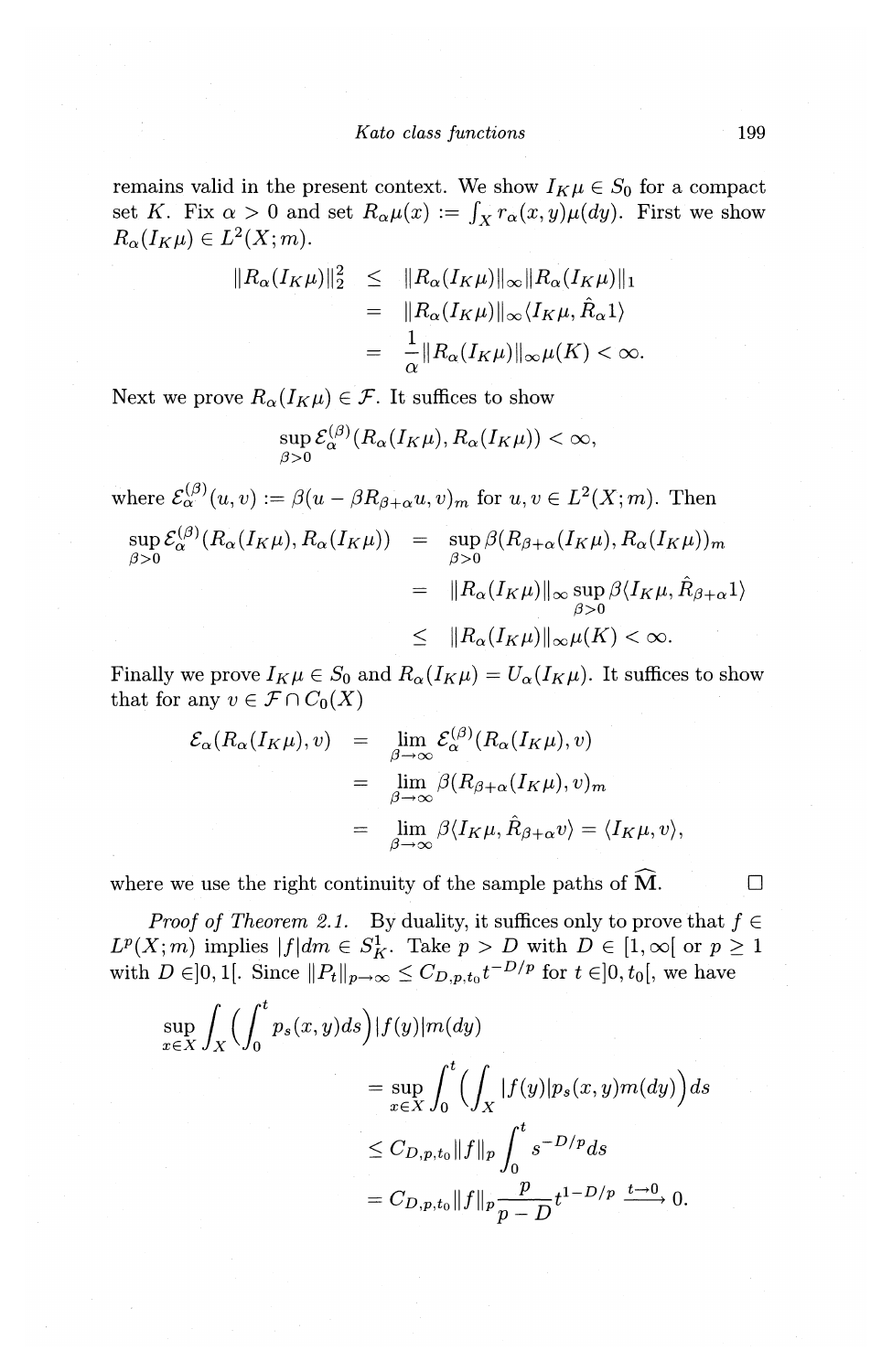Then  $|f|dm \in S_K^0$ . Since  $|f|dm$  with  $f \in L^p(X; m)$  is a Radon measure, we conclude  $|f|dm \in S_1$  by Proposition 3.1. Therefore  $|f|dm \in S_K^1$ .  $\Box$ 

## **§4. Examples**

**Example 4.1** (Symmetric  $\alpha$ -stable process). Take  $\alpha \in ]0,2[$ . Let  $\mathbf{M}^{\alpha} = (\Omega, X_t, P_x)_{x \in \mathbb{R}^d}$  be the symmetric  $\alpha$ -stable process on  $\mathbb{R}^d$ , that is, Lévy process satisfying  $E_0[e^{\sqrt{-1}\langle \xi, X_t\rangle}] = e^{-t|\xi|^{\alpha}}$ . It is well-known that  $\mathbf{M}^{\alpha}$  admits a semigroup kernel  $p_t(x, y)$  satisfying the following  $(\text{cf. } [2],[7])$ :  $\exists C_i = C_i(\alpha,d) > 0, i = 1,2 \text{ such that for all } (t,x,y) \in$  $]0,\infty[\times \mathbb{R}^d \times \mathbb{R}^d$ 

$$
\frac{C_1}{t^{d/\alpha}}\frac{1}{\left(1+\frac{|x-y|}{t^{1/\alpha}}\right)^{d+\alpha}}\leq p_t(x,y)\leq \frac{C_2}{t^{d/\alpha}}\frac{1}{\left(1+\frac{|x-y|}{t^{1/\alpha}}\right)^{d+\alpha}}.
$$

Similar estimate holds for jump type process over d-sets (see [4]). In particular, there exists  $C_2 = C_2(\alpha, d) > 0$  with  $p_t(x, y) \leq C_2 t^{-d/\alpha}$ for  $(t, x, y) \in ]0, \infty[ \times \mathbb{R}^d \times \mathbb{R}^d$ . Then we have that  $f \in L^p(\mathbb{R}^d)$  implies  $|f(x)|dx \in S_K^1$  if  $p > d/\alpha$  with  $d \geq \alpha$ , or  $p \geq 1$  with  $d < \alpha$ .

**Example 4.2** (Relativistic Hamiltonian process). Let MH be the relativistic Hamiltonian process on  $\mathbb{R}^d$  with mass  $m > 0$ , that is,  $M^H =$  $(\Omega, X_t, P_x)_{x \in \mathbb{R}^d}$  is a Lévy process satisfying

$$
E_0\big[e^{\sqrt{-1}\langle\xi,X_t\rangle}\big] = e^{-t(\sqrt{|\xi|^2+m^2}-m)}.
$$

It is shown in [8], the semigroup kernel  $p_t(x, y)$  of  $\mathbf{M}^H$  is given by

$$
p_t(x,y) = (2\pi)^{-d} \frac{t}{\sqrt{|x-y|^2 + t^2}} \int_{\mathbb{R}^d} e^{mt} e^{-\sqrt{(|x-y|^2 + t^2)(|z|^2 + m^2)}} dz.
$$

Hence we have that for each  $t_0 > 0$ , there exist  $C_i = C_i(d) > 0$ ,  $i = 1, 2$ independent of  $t_0$  such that for any  $t \in ]0, t_0[$ ,  $x, y \in \mathbb{R}^d$ 

$$
\frac{C_1}{t^d}\frac{e^{-m|x-y|}}{\left(1+\frac{|x-y|^2}{t^2}\right)^{(d+1)/2}}\leq p_t(x,y)\leq \frac{C_2}{t^d}\frac{e^{mt_0}}{\left(1+\frac{|x-y|^2}{t^2}\right)^{(d+1)/2}}.
$$

In particular,  $\sup_{x,y\in\mathbb{R}^d} p_t(x,y) \leq C_2 e^{mt_0}/t^d$  for  $t \in ]0, t_0[$ . Then we have that  $f \in L^p(\mathbb{R}^d)$  implies  $|f(x)|dx \in S^1$  for  $p > d$ .

**Example** 4.3 (Brownian motion penetrating fracrals, cf. [9]). The diffusion process on  $\mathbb{R}^d$  constructed in [9] admits the heat kernel  $p_t(x, y)$ which has the following upper estimate: there exists  $C > 0$  such that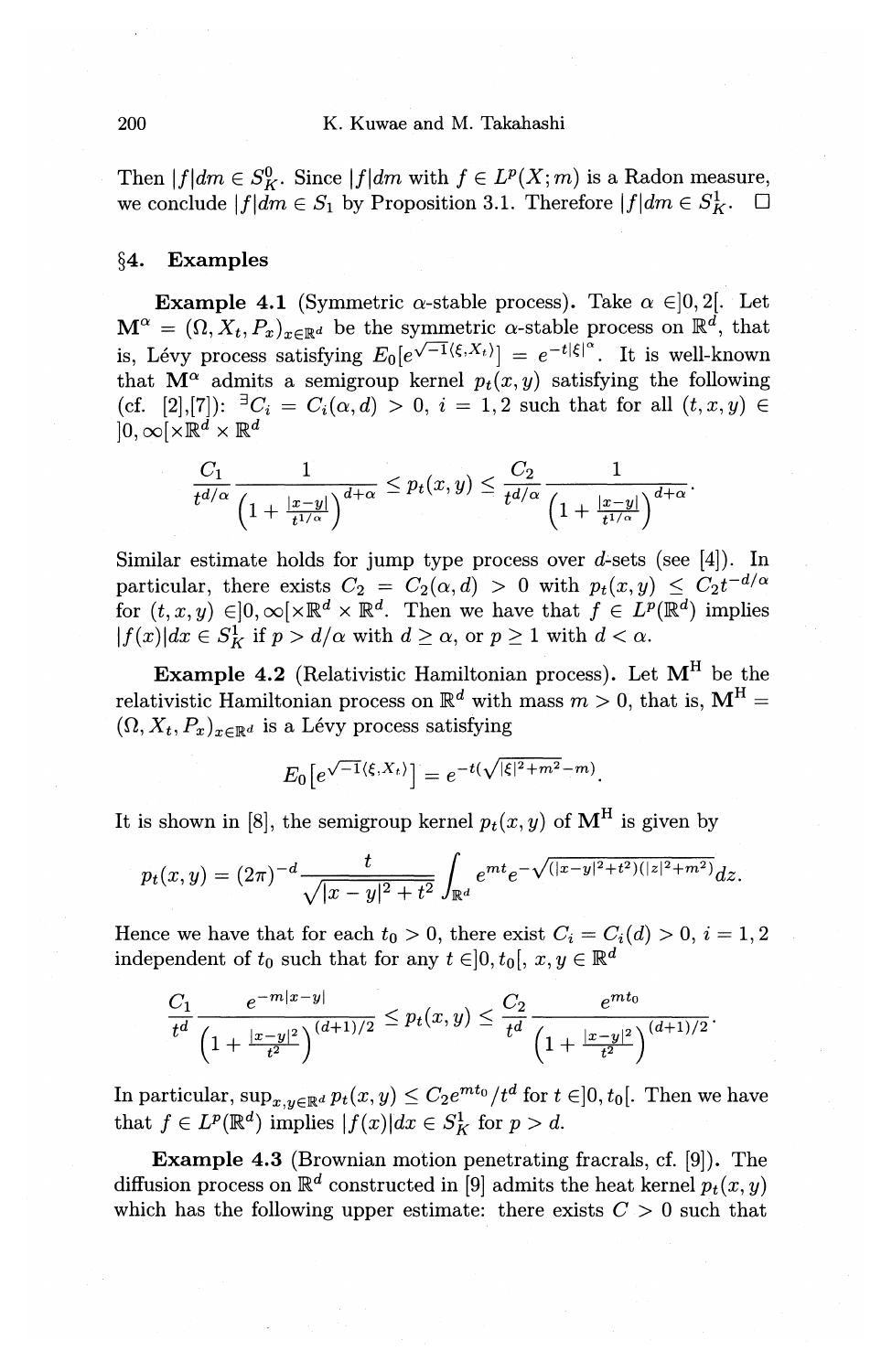$\sup_{x,y\in\mathbb{R}^d} p_t(x,y) \leq Ct^{-d/2}$  if  $t \in ]0,1]$ . Hence  $f \in L^p(\mathbb{R}^d)$  implies  $|f(x)|dx \in S_K^1$  for  $p > d/2$  with  $d \ge 2$  or  $p \ge 1$  with  $d = 1$ .

**Example 4.4** (Diffusions with bounded drift). Let a be the symmetric matrix valued measurable function such that  $\lambda |\xi|^2 \leq \langle a(x)\xi, \xi \rangle \leq 1$  $\Lambda |\xi|^2, \forall x,\xi \in \mathbb{R}^d \text{ for } 0 < \exists \lambda \leq \exists \Lambda. \text{ Let } b : \mathbb{R}^d \to \mathbb{R}^d \text{ be a bounded }$ measurable function and assume div  $b \geq 0$  in the distributional sense. Consider  $(\mathcal{E}^{a,b}, C_0^{\infty}(\mathbb{R}^d))$  defined by

$$
\mathcal{E}^{a,b}(u,v):=\frac{1}{2}\int_{\mathbb{R}^d}\langle a(x)\nabla u(x),\nabla v(x)\rangle dx-\int_{\mathbb{R}^d}\langle b(x),\nabla u(x)\rangle v(x)dx
$$

for  $u, v \in C_0^{\infty}(\mathbb{R}^d)$ . Then we see  $\mathcal{E}^{a,b}(u,u) \geq 0$  for  $u \in C_0^{\infty}(\mathbb{R}^d)$  and  $(\mathcal{E}^{a,b}, \mathcal{C}_0^{\infty}(\mathbb{R}^d))$  is closable on  $L^2(\mathbb{R}^d)$  (see Chapter II 2(d) in [11]). We  $\det \det \mathrm{d} y \; ({\cal E}^{a,b}, H^1({\mathbb{R}^d})) \; \text{its closure on} \; L^2({\mathbb{R}^d}). \; ({\cal E}^{a.b}, H^1({\mathbb{R}^d})) \; \text{is a non-} \; \text{is a non-} \; \text{is a non-} \; \text{is a non-} \; \text{is a non-} \; \text{is a non-} \; \text{is a non-} \; \text{is a non-} \; \text{is a non-} \; \text{is a non-} \; \text{is a non-} \; \text{is a non-} \; \text{is a non-} \; \text{is a non$ symmetric Dirichlet form on  $L^2(\mathbb{R}^d)$ . Let  $\{T_t^{a,b}\}_{t>0}$  be the  $L^2(\mathbb{R}^d)$ semigroups associated with  $(\mathcal{E}^{a,b}, H^1(\mathbb{R}^d))$ . Then, by §II. 2 in [12],  $T_t^{a,b}$ admits a heat kernel  $p_t^{a,b}(x, y)$  on  $]0, \infty[\times \mathbb{R}^d \times \mathbb{R}^d$  such that  $P_t^{a,b} f(x) :=$  $\int_{\mathbb{R}^d} p_t^{a,b}(x,y) f(x) dy$  is an *m*-version of  $T_t^{a,b} f$  for  $f \in L^2(\mathbb{R}^d)$  and  $p_t^{a,b}(x,y)$ satisfies the Aronson's estimates: (see (II. 2.4) in [12]) there exists an  $M := M(\lambda, \Lambda, d) \in [1, \infty)$  such that for all  $x, y \in \mathbb{R}^d, t \in ]0, 1[$ 

$$
(4.1) \frac{1}{Mt^{d/2}}e^{-M(t+|x-y|^2/t)} \le p_t^{a,b}(x,y) \le \frac{M}{t^{d/2}}e^{Mt-|x-y|^2/Mt}.
$$

In particular,  $\sup_{x,y\in\mathbb{R}^d} p_t^{a,b}(x,y) \leq Me^M/t^{d/2}$  for all  $t \in ]0,1[$ , hence  $f \in L^p(\mathbb{R}^d)$  implies  $|f(x)|dx \in S^1_K \cap \hat{S}^1_K$  for  $p > d/2$  with  $d \geq 2$ , or  $p \geq 1$ with  $d=1$ .

#### **References**

- [ **1]** M. Aizenman and B. Simon, Brownian motion and Harnack inequality for Schrödinger operators, Comm. Pure Appl. Math., **35** (1982), 209-273, MR MR644024 (84a:35062).
- [ 2] A. Bendikov, Asymptotic formulas for symmetric stable semigroups, Exposition. Math., **12** (1994), 381-384, MR MR1297844 (95j:60029).
- [ 3] M. Biroli and U. Mosco, Kato space for Dirichlet forms, Potential Anal., **10** (1999), 327-345, MR MR1697253 (2000h:31008).
- [ 4] Z. Q. Chen and T. Kumagai, Heat kernel estimates for stable-like processes on *d-sets,* Stochastic Process. Appl., **108** (2003), 27-62, MR MR2008600 (2005d:60135).
- [ 5] T. Coulhon, Heat kernels on non-compact Riemannian manifolds: a partial survey, Séminaire de Théorie Spectrale et Géométrie, No. 15, Année